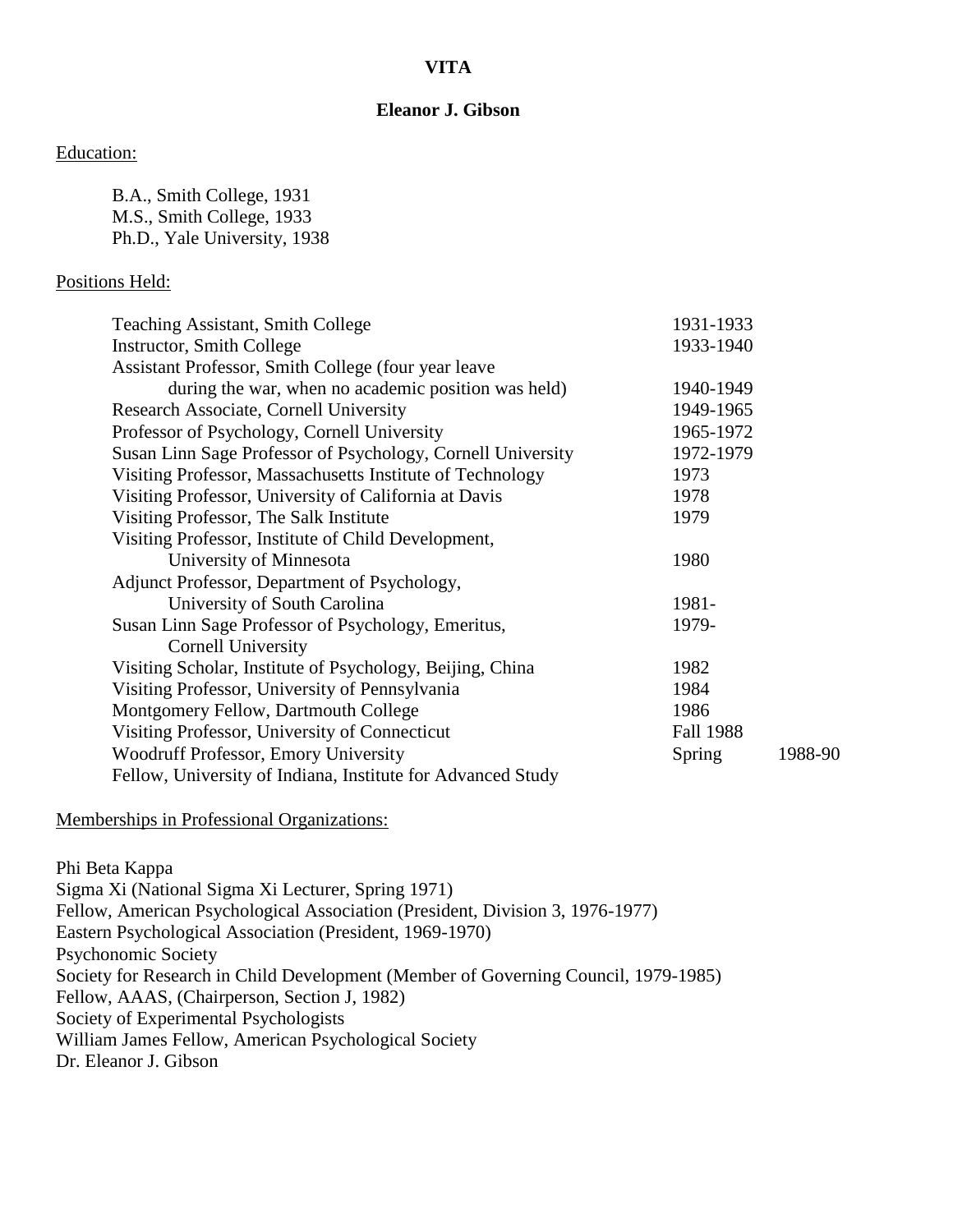# Honors:

Fellow, Institute for Advanced Study, Princeton, 1959-1960 Fellow, Center for Advanced Study in the Behavioral Sciences, Stanford, 1965-1965 American Psychological Association Distinguished Contribution Award, 1968. Century Award for book "Principles of Perceptual Learning and Development", 1967 G. Stanley Hall Award (Division of Developmental Psychology, APA), 1970 National Academy or Sciences (Elected 1971) Honorary Doctor of Science, Smith College,1972 National Academy of Education (Elected 1972) Guggenheim Fellowship, 1972-1973 Wilbur Cross Medal, Yale University, 1973 Honorary Doctor of Science, Rutgers University, 1975 Howard Crosby Warren Medal, Society of Experimental Psychologists, 1977 American Academy of Arts and Sciences (Elected 1977) Honorary Member, British Psychological Society (Elected 1977) Distinguished Scientific Contribution Award, S.R.C.D., April 1981 Honorary Doctor of Science, Trinity College, 1982 Medal for Distinguished Service, Teachers College, Columbia, 1983 Honorary Life Member, New York Academy of Sciences (Elected 1983) Doctor of Humane Letters, SUNY Albany, 1984 Honorary Doctor of Sciences, Bates College, 1985 Gold Medal Award, American Psychological Association, 1986 Honorary Doctor of Sciences, University of South Carolina, 1987 Honorary Doctor of Science, Miami University (Oxford, Ohio), 1989 Honorary Doctor of Science, Emory University, 1990 President's National Medal of Science, 1992 Honorary Doctor of Science, Middlebury College, 1993 Lifetime Achievement Award, International Society for Ecological Psychology, 1993 Honorary Doctor of Social Science, Yale University, 1996

Selected Publications: (1955 on)

Gibson, J.J. & Gibson, EJ. Perceptual learning: Differentiation or enrichment" Psychological Review, 1955, 62, 32-44.

Gibson, J.J. & Gibson, E.J. Continuous perspective transformations and the perception of rigid motion. Journal of Experimental Psychology, 1957, 54, 129-138.

Gibson, E.J. & Olum, V. Experimental methods of studying perception in children. In P.H. Mussen (Ed.), Handbook of research methods in child development. New York: Wiley, 1960.

Gibson, E.J. & Walk, R.D The "visual cliff". Scientific American, 1960, 202, 64-71.

Gibson, E.J. Perceptual development. In Child Psychology (Sixty-second yearbook of the National Society for the Study of Education). Chicago: University of Chicago Press, 1963.

Gibson, E.J. Perceptual development. In Encyclopedia of the Social Sciences. New